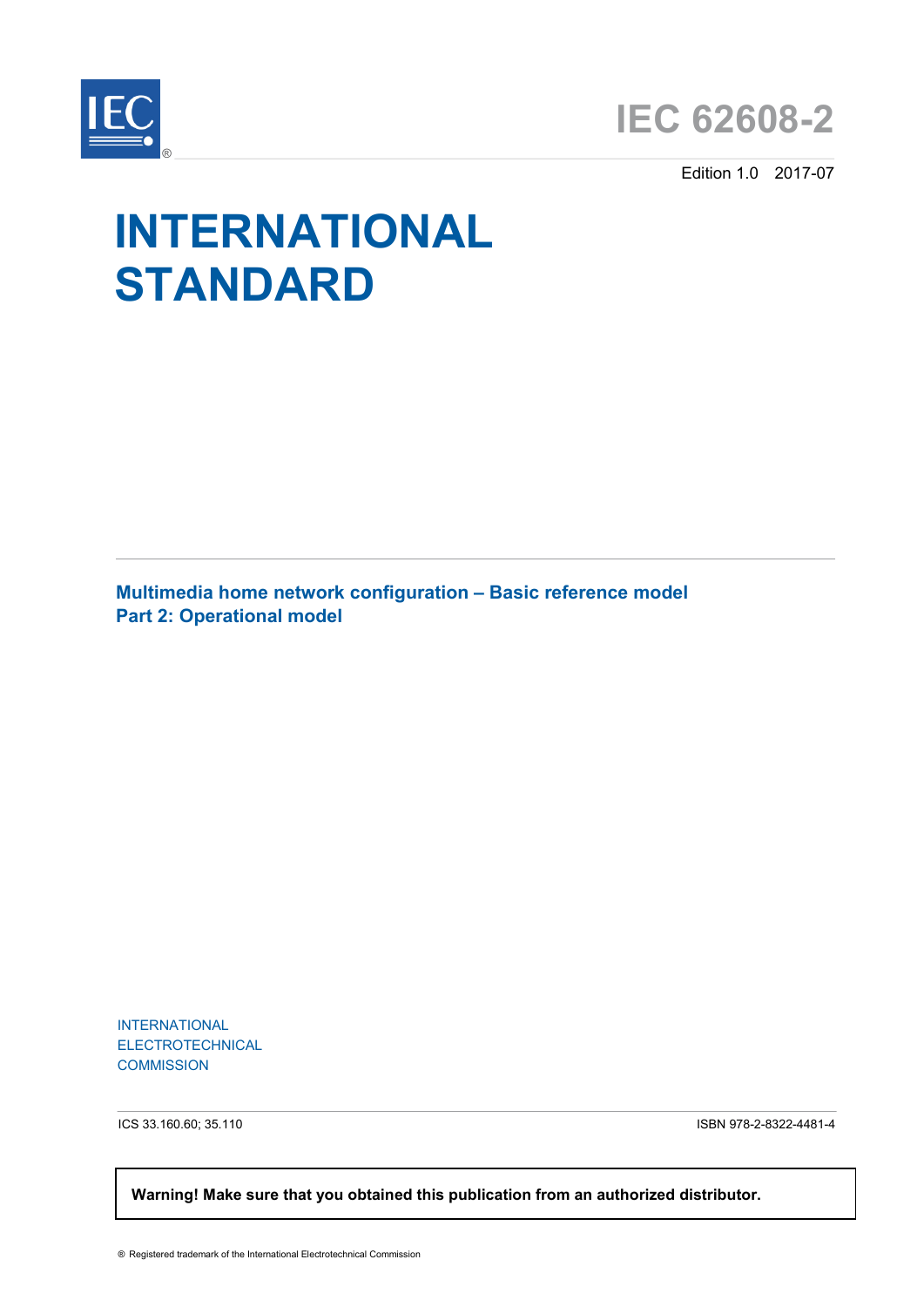# CONTENTS

| 1     |       |                                                                             |  |  |  |
|-------|-------|-----------------------------------------------------------------------------|--|--|--|
| 2     |       |                                                                             |  |  |  |
| 3     |       |                                                                             |  |  |  |
| 4     |       |                                                                             |  |  |  |
| 4.1   |       |                                                                             |  |  |  |
|       | 4.2   |                                                                             |  |  |  |
|       | 4.3   | Sequence 2: IP network configuration when device connection is changed 8    |  |  |  |
|       | 4.4   | Sequence 3: access from a mobile device to CE device on the home network 10 |  |  |  |
|       | 4.5   |                                                                             |  |  |  |
|       | 4.6   |                                                                             |  |  |  |
|       | 4.6.1 |                                                                             |  |  |  |
| 4.6.2 |       |                                                                             |  |  |  |
|       | 4.6.3 |                                                                             |  |  |  |
|       | 4.6.4 |                                                                             |  |  |  |
| 5     |       |                                                                             |  |  |  |
| 6     |       |                                                                             |  |  |  |
| 6.1   |       |                                                                             |  |  |  |
|       | 6.2   |                                                                             |  |  |  |
|       | 6.3   |                                                                             |  |  |  |
|       |       |                                                                             |  |  |  |
|       |       |                                                                             |  |  |  |
|       |       |                                                                             |  |  |  |
|       |       |                                                                             |  |  |  |

| Figure 5 – Sequence 5: network-level troubleshooting in the home network14          |  |
|-------------------------------------------------------------------------------------|--|
| Figure 6 - Sequence 6: application-level troubleshooting outside the home network15 |  |

Figure 4 – Sequence 4: access with other home network ......................................................12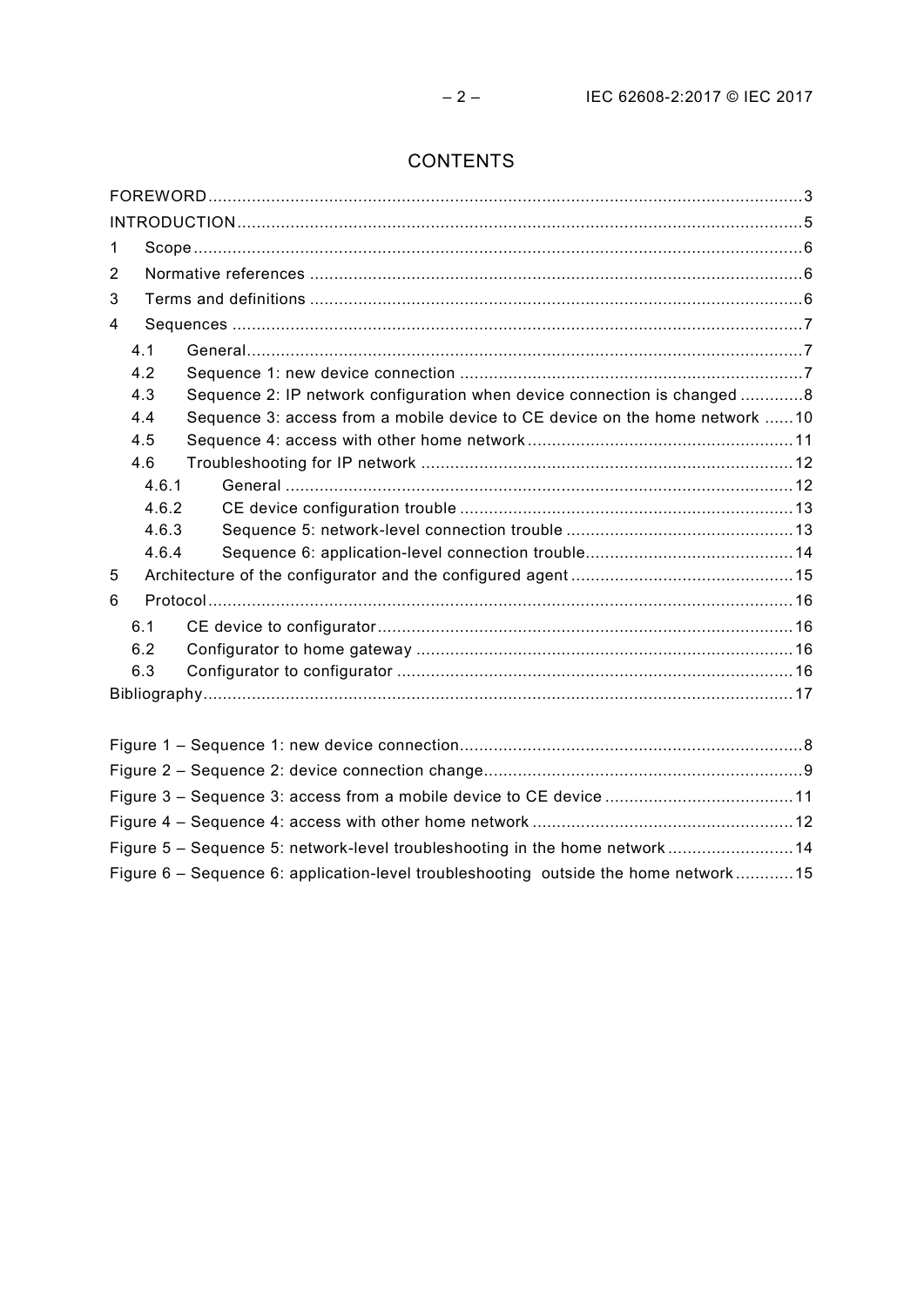## INTERNATIONAL ELECTROTECHNICAL COMMISSION

\_\_\_\_\_\_\_\_\_\_\_\_

## **MULTIMEDIA HOME NETWORK CONFIGURATION – BASIC REFERENCE MODEL**

#### **Part 2: Operational model**

#### FOREWORD

- <span id="page-2-0"></span>1) The International Electrotechnical Commission (IEC) is a worldwide organization for standardization comprising all national electrotechnical committees (IEC National Committees). The object of IEC is to promote international co-operation on all questions concerning standardization in the electrical and electronic fields. To this end and in addition to other activities, IEC publishes International Standards, Technical Specifications, Technical Reports, Publicly Available Specifications (PAS) and Guides (hereafter referred to as "IEC Publication(s)"). Their preparation is entrusted to technical committees; any IEC National Committee interested in the subject dealt with may participate in this preparatory work. International, governmental and nongovernmental organizations liaising with the IEC also participate in this preparation. IEC collaborates closely with the International Organization for Standardization (ISO) in accordance with conditions determined by agreement between the two organizations.
- 2) The formal decisions or agreements of IEC on technical matters express, as nearly as possible, an international consensus of opinion on the relevant subjects since each technical committee has representation from all interested IEC National Committees.
- 3) IEC Publications have the form of recommendations for international use and are accepted by IEC National Committees in that sense. While all reasonable efforts are made to ensure that the technical content of IEC Publications is accurate, IEC cannot be held responsible for the way in which they are used or for any misinterpretation by any end user.
- 4) In order to promote international uniformity, IEC National Committees undertake to apply IEC Publications transparently to the maximum extent possible in their national and regional publications. Any divergence between any IEC Publication and the corresponding national or regional publication shall be clearly indicated in the latter.
- 5) IEC itself does not provide any attestation of conformity. Independent certification bodies provide conformity assessment services and, in some areas, access to IEC marks of conformity. IEC is not responsible for any services carried out by independent certification bodies.
- 6) All users should ensure that they have the latest edition of this publication.
- 7) No liability shall attach to IEC or its directors, employees, servants or agents including individual experts and members of its technical committees and IEC National Committees for any personal injury, property damage or other damage of any nature whatsoever, whether direct or indirect, or for costs (including legal fees) and expenses arising out of the publication, use of, or reliance upon, this IEC Publication or any other IEC Publications.
- 8) Attention is drawn to the Normative references cited in this publication. Use of the referenced publications is indispensable for the correct application of this publication.
- 9) Attention is drawn to the possibility that some of the elements of this IEC Publication may be the subject of patent rights. IEC shall not be held responsible for identifying any or all such patent rights.

International Standard IEC 62608-2 has been prepared by technical area 8: Multimedia home systems and applications for end-user network, of IEC technical committee 100: Audio, video and multimedia systems and equipment.

The text of this International Standard is based on the following documents:

| CDV          | Report on voting |
|--------------|------------------|
| 100/2812/CDV | 100/2902/RVC     |

Full information on the voting for the approval of this International Standard can be found in the report on voting indicated in the above table.

This document has been drafted in accordance with the ISO/IEC Directives, Part 2.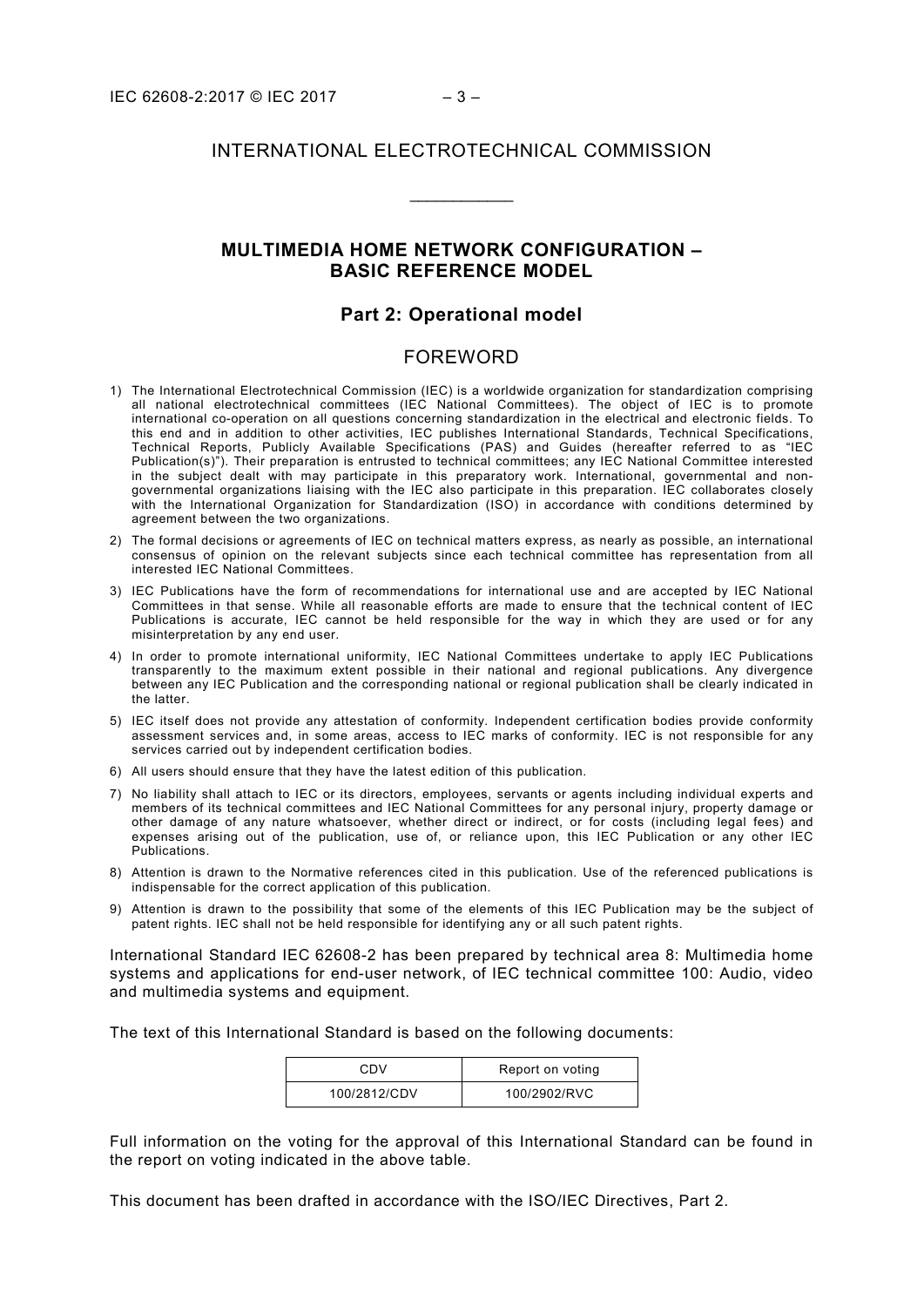A list of all parts in the IEC 62608 series, published under the general title *Multimedia home network configuration*, can be found on the IEC website.

The committee has decided that the contents of this document will remain unchanged until the stability date indicated on the IEC website under "http://webstore.iec.ch" in the data related to the specific document. At this date, the document will be

- reconfirmed,
- withdrawn,
- replaced by a revised edition, or
- amended.

A bilingual version of this publication may be issued at a later date.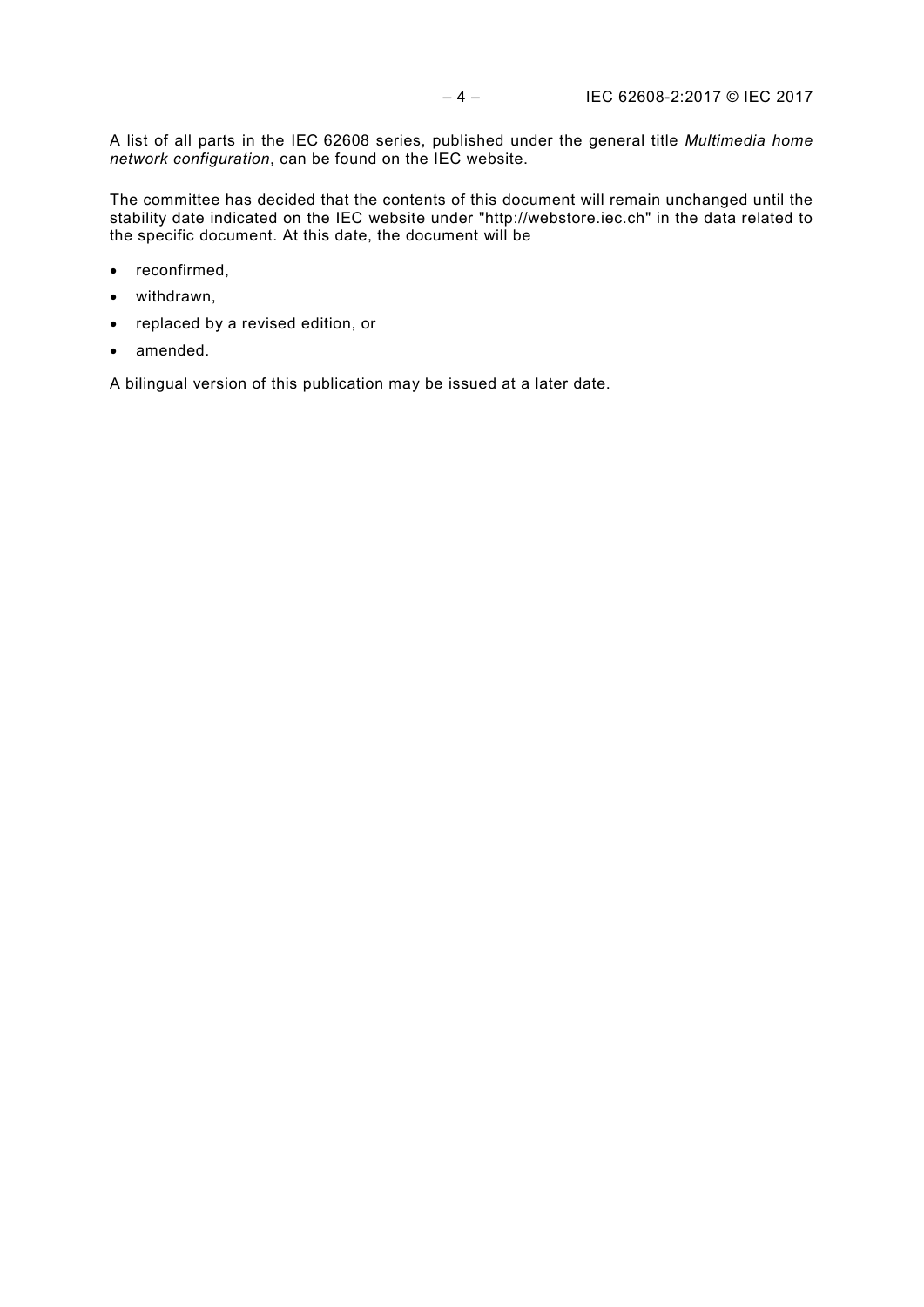#### INTRODUCTION

<span id="page-4-0"></span>Network connectivity is necessary for using electronic devices at home as well as electronic power. Some applications running on the devices do not work without a home network and the Internet. When a device connects to the home network, it is required that an appropriate network service be already provided. Sometimes, applications need to change the configuration of the device, the gateway, and so on. Since it is too difficult to change the configuration of the device manually, an automatic configuration mechanism is needed for home networks.

This document specifies the basic reference model to configure the devices connected to the home network. The purpose of this document is to provide the configuration framework for network applications running on the devices.

Part 1 specifies the basic reference model. Part 2 specifies the protocol between each component. Part 3 specifies the metadata and data model exchanged on the protocol. Part 4 provides security guidelines for the reference model.

The reference model is structured by existing protocols and web technologies.

The network service designed as a distributed system works in a coordinated manner with each system. It is difficult to manage whole systems because each system operates independently with different managers. The configurator manages the home network to provide a stable network service for consumer electronics.

Various protocols for cable, data link, and IP networks are specified by each standards organization. This document adopts existing protocols to manage configurations for consumer electronics.